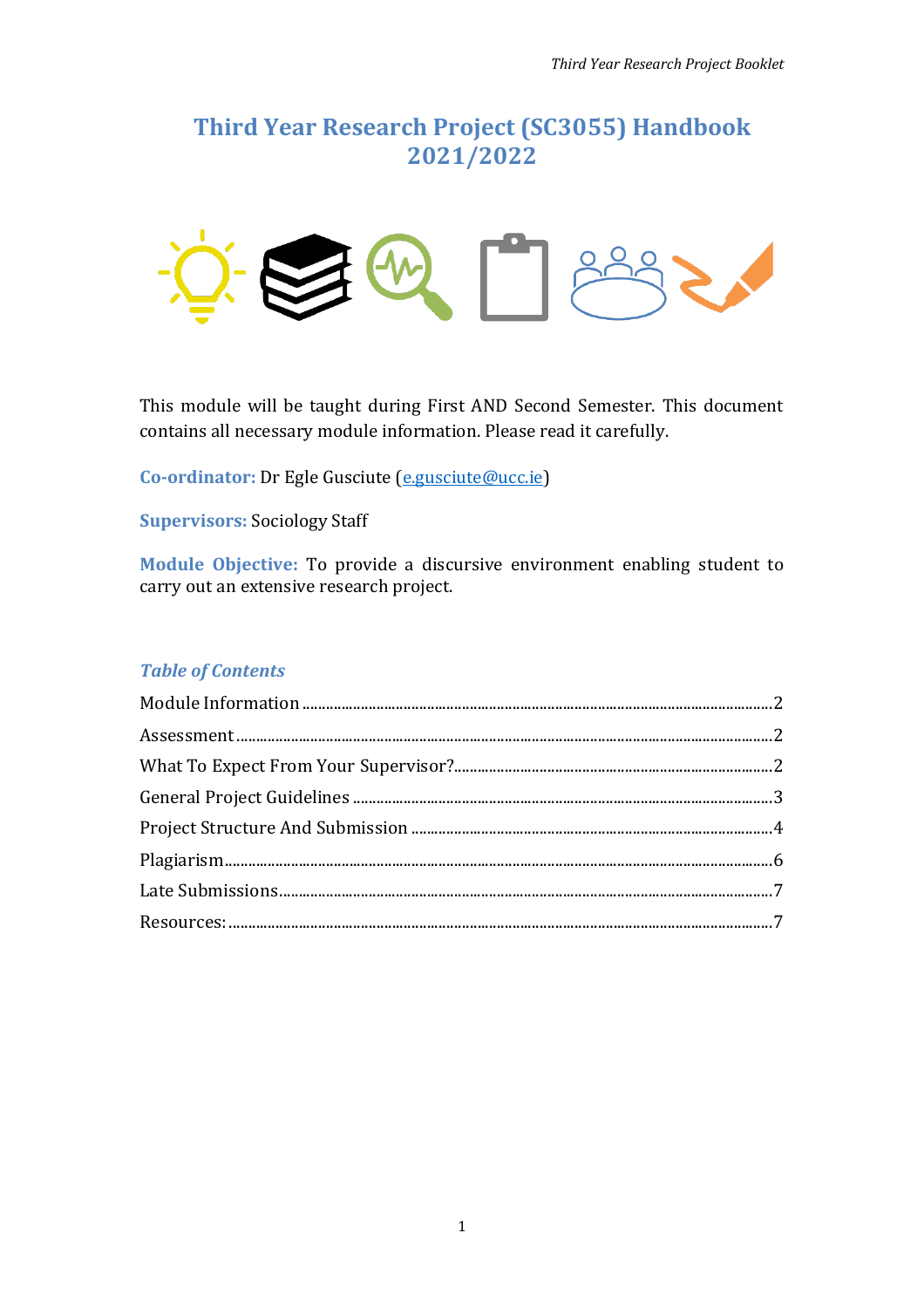# <span id="page-1-0"></span>**Module Information**

This module allows students to pursue sociological research on a topic of their choice, based on a research proposal submitted at the end of Year 2. Students will be assigned to a member of staff who will act as their research supervisor. Please note that it may not be possible to assign students to the supervisor of their choice.

The research project will consist of a literature review chapter to be compiled in Semester 1, and a final project based on primary research submitted at the end of Semester 2.

**In week 2 (2-3pm, Thursday 23rd September 2021)**, Sociology staff will deliver 1-hour online workshop (time and date to be confirmed) to familiarise students with the process of completing the research project. Topics to be covered include an overview of requirements and what is expected of the student, the role of the supervisor, elements of a strong research project, and a healthy timeline for successful completion the project.

## <span id="page-1-1"></span>**Assessment**

Total marks 300, consisting of:

- Literature review (3000 words): 45 marks (Due in S1)
- Final Project (10,000 words): 255 marks (Due in S2)

Submission date for completed work (maximum 10,000 words) will be announced via Canvas. Only typed or word-processed projects can be accepted. The supervisor and a second reader will assess the project. The external examiner will validate the final mark.

## <span id="page-1-2"></span>**What to Expect from Your Supervisor?**

Students will be expected to meet with their supervisor on a regular basis (either in seminar or on a one-to-one level) to plan, research and write their module work. The schedule for these meetings is not timetabled but will be agreed between you and your supervisor. This will typically consist of an introductory meeting and four subsequent hours of supervision throughout the course of the year. Your supervisor will contact you to arrange the initial meeting and it is your responsibility to maintain subsequent contact.

**Please note that due to the ongoing pandemic, supervision sessions will take place in a blended format, with online and in person meetings, depending on public health advice and guidelines, and staff circumstances.**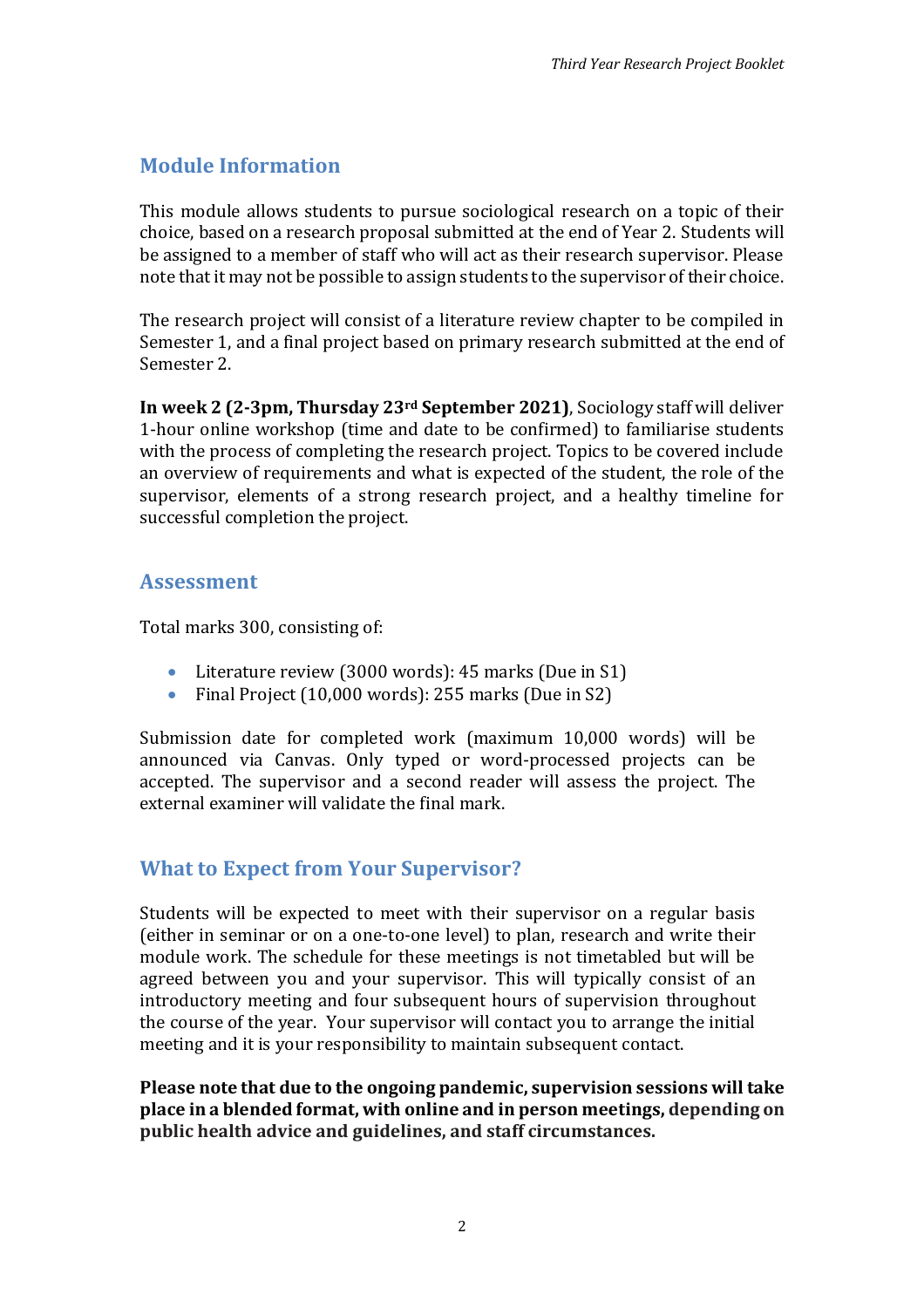The supervisor will guide you through the research process and will read and mark one full chapter (the literature review). Supervisors will also offer feedback on any questions in the allotted sessions. Your supervisor, a second reader and the external examiner review the final project.

## <span id="page-2-0"></span>**General Project Guidelines**

The research upon which this project is based can be primary or secondary. Your supervisor will work with you to determine the size and scope of the research, however, if you are conducting empirical research such as interviews or archival work you should expect to undertake the equivalent of 6-8 hours of research.

Students must apply for ethical approval before conducting any research with human participants, or animals, including, but not limited to:

- direct interaction with human participants for the purpose of data collection using research methods such as questionnaires, interviews, observations, focus groups etc.;
- indirect observation with human participants for example using observation, web surveys etc.;
- access to, or utilisation of, anonymised datasets;
- access to, or utilisation of, data concerning identifiable individuals.

Before planning to conduct any research the student should talk to a member of the lecturing staff, who will guide them through the ethical approval process. This will entail the completion of an ethics review form to be submitted for approval by the Undergraduate Committee.

### **Please note that before engaging in any research which may require ethical approval you should submit an ethics form to your supervisor and only when you have received approval to go ahead, should you proceed with your research.**

Please note that due to the ongoing pandemic, it may not be possible to conduct research which requires face-to-face interactions and alternative or contingency plans (for example online interviews) should be made and anticipated. The student should discuss this with their supervisor.

**Any research which has not been approved will be graded 0% and disciplinary action will be taken.** Further information can be found here <https://www.ucc.ie/en/research/support/ethics/#ethics>

Projects should be written using standard academic conventions as they pertain to language, grammar, spelling, syntax, punctuation, and format.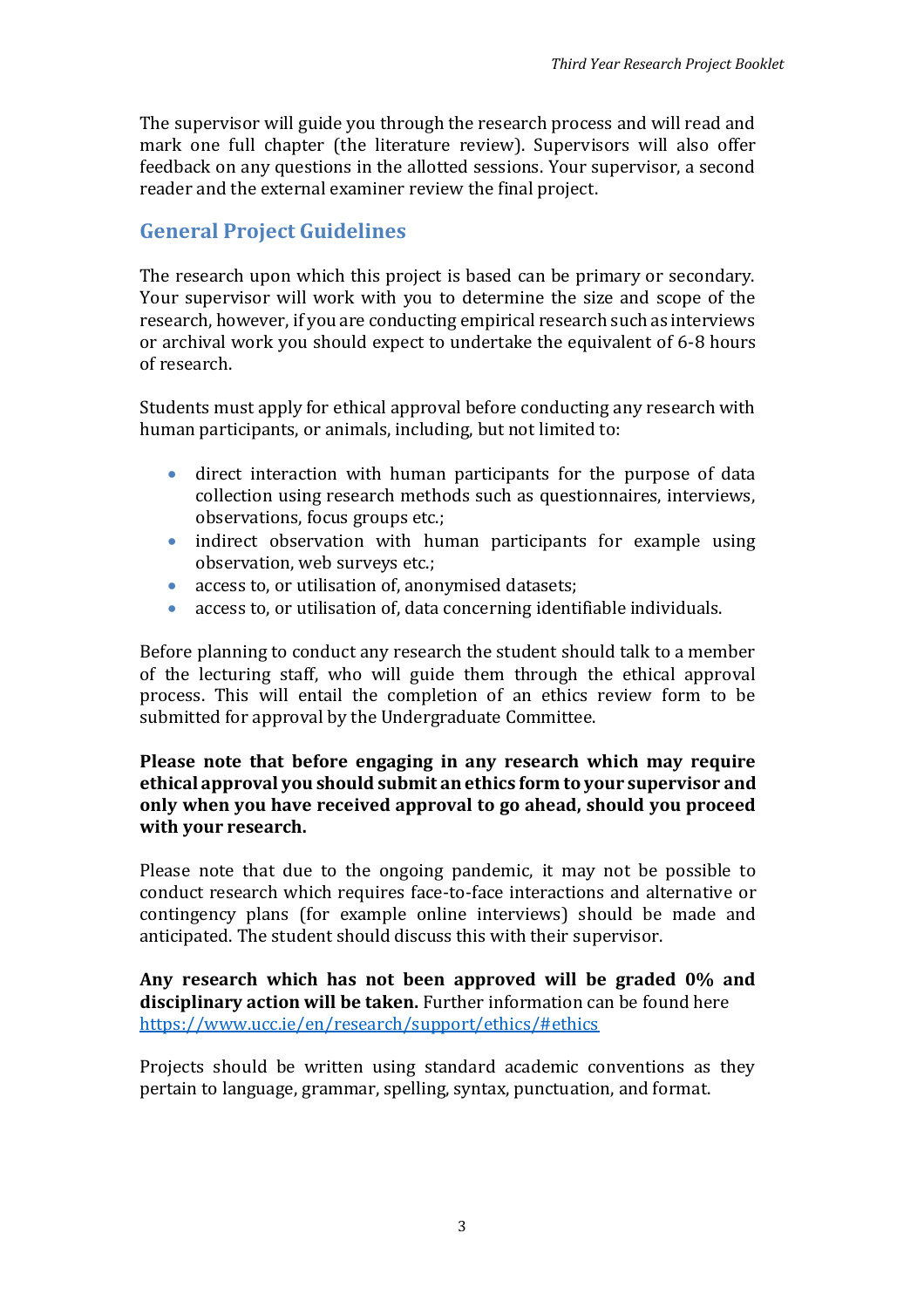# <span id="page-3-0"></span>**Project Structure and Submission**

Final projects should have front matter, an introduction, a body consisting of a number of chapters, and a conclusion.

**Front matter** typically includes the following:

- an abstract, which summarises the research project in a couple of paragraphs;
- acknowledgements;
- a table of contents (including chapter titles, sub-headings/sections and page numbers);
- if applicable, a **list of figures** and/or a **list of tables** to be placed after the table of contents.

The **introduction** should address the following:

- what the author intends to focus on (the problem or issue);
- what the author seeks to accomplish in the project (the aim):
- how the author intends to deal with the problem and reach the aim of the text (the methodology);
- the reason or reasons why the author sees fit to select this problem, to pursue this aim, and apply this methodology (the rationale);
- the contribution the author seeks to make by writing the text (e.g. systematizing existing knowledge, filling a gap in the literature, exploring a new area, producing new knowledge, etc.).

In the **development** of the text (main body), the following should be covered:

- a review of literature relevant to the problem (literature review chapter);
- a theoretical clarification or framework in terms of which sense can be made first of the problem and, second, of the aim of the project;
- an extended treatment of the problem in pursuit of the realisation of the aim.
- if based on empirical research, a methodology chapter that speaks to the methods, techniques, and ethical considerations undertaken in relation to the project;
- if based on empirical research, a findings chapter that analyses the data collected throughout the course of the research.

The **conclusion** should include a summary of the following:

- the state of the development of the problem reached;
- the degree to which the aim was achieved;
- a self-critical, reflexive assessment of the limitations and strengths of the work done, including a statement of the contribution of the author to the literature and how it could be taken further.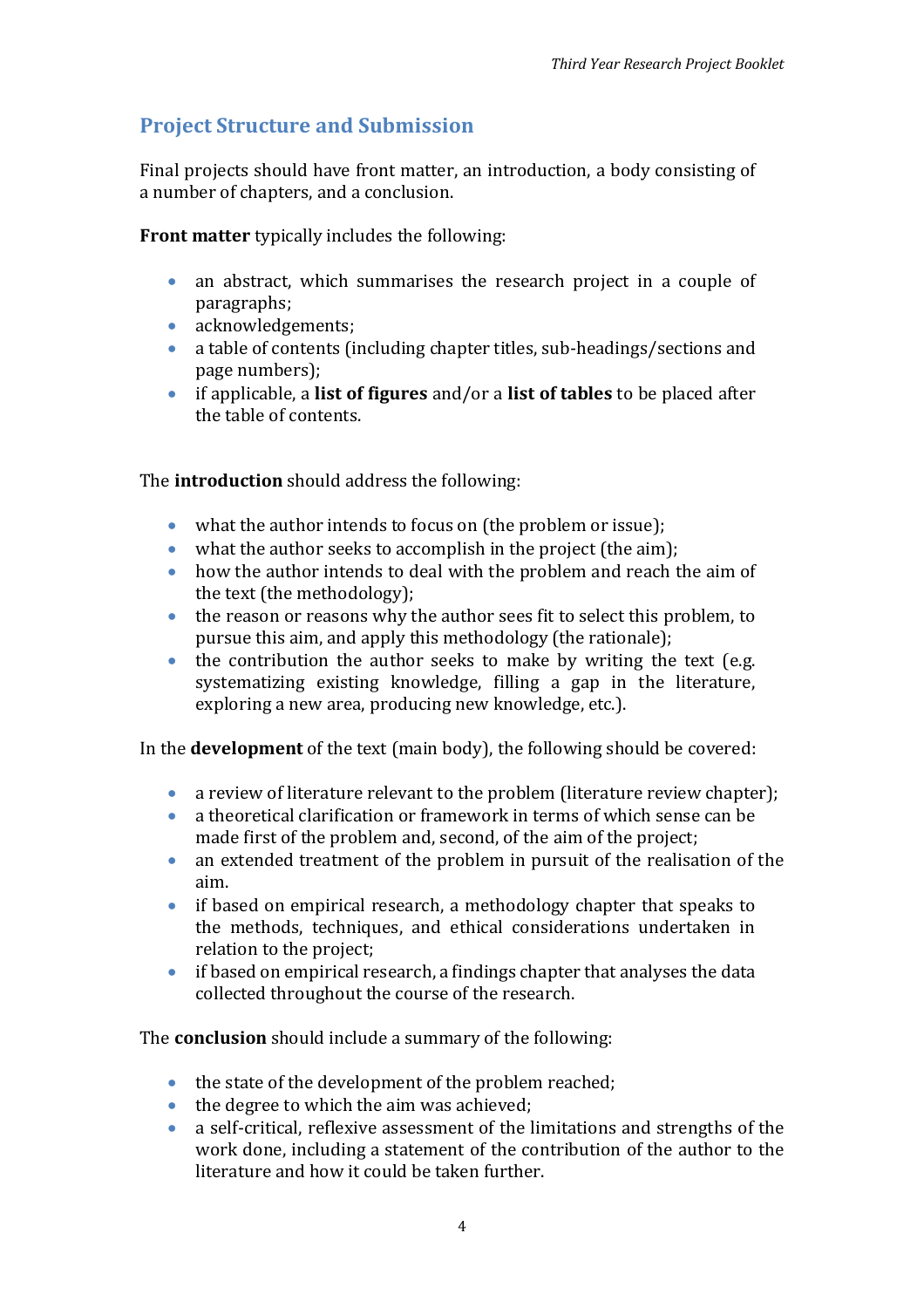Such work should comply with the technical requirements expected of sociological work. They should contain:

- **a table of contents** specifying the structure and direction of argumentation of the text according to section and sub-section titles, as well as page numbers. **references in the text** to literature employed according to the reference system learned in First Year and consistently applied by the author;
- **footnotes or end notes** in order to comment on any point or to situate it in the context of current debates;
- **appendices,** if applicable, to be placed at the end of the document, before the bibliography. Items appropriate to an appendix include, interview questionnaire, anonymised list of respondents, consent form and information sheet.
- **a bibliography** or list of works referred to at the end of the text, including author's name and initials, title, place of publication, publisher and date of publication; and in the case of articles also the journal title, volume, and page numbers.

The Department recommends the currently most widely used system, the **Harvard system** of referencing. We have a Referencing Booklet available on our website (and in the 'Information' section of modules on Canvas.

Referencing guide available at:

[https://www.ucc.ie/en/media/academic/sociologydepartment/Referencing](https://www.ucc.ie/en/media/academic/sociologydepartment/ReferencingHarvardDeptofSociologyUCCfinalSeptember2017.pdf) [HarvardDeptofSociologyUCCfinalSeptember2017.pdf](https://www.ucc.ie/en/media/academic/sociologydepartment/ReferencingHarvardDeptofSociologyUCCfinalSeptember2017.pdf)

### **It is also strongly recommended that students keep copies of all of the work that they submit, as the department may have to retain the originals for examination purposes**.

The following are the regulations of the department in relation to the submission and return of module work:

All work submitted to meet module requirements must have a *signed* departmental *cover sheet* which can be downloaded from our website at <https://www.ucc.ie/en/sociology/undergraduate/current/>

This should include:

- Student's name
	- Student I.D. number
	- Year of study, i.e. 1st, 2nd or 3rd
	- Type of Degree, e.g. B.A., B. Soc. Sc., Visiting Student, Higher Diploma
	- Module Title and Code, e.g. Social Theory SC3001
	- Type of Degree, i.e. Joint Honours, Single Honours, Major, Minor, Language and Cultural Studies
	- Name of supervisor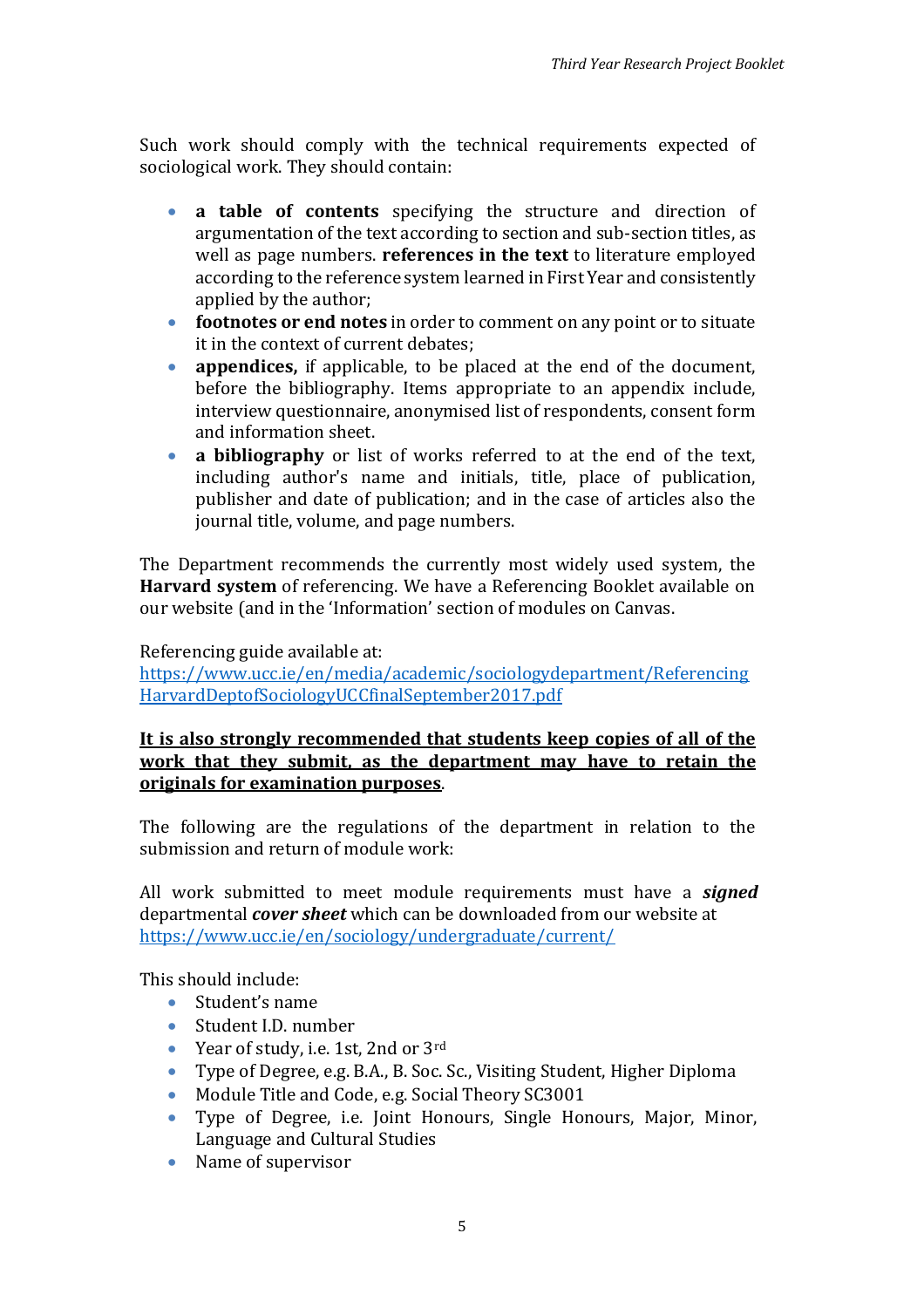This information is essential to ensure that the marks are assigned correctly. We regret that we are unable to accept work that does not contain this information.



*There will be a prize for the Third Year Project that receives the highest grade.*

## <span id="page-5-0"></span>**Plagiarism**

It is important in all written work to avoid plagiarism. Plagiarism is the presentation of material taken directly and without explicit acknowledgement from another source, whether that is a book, an article, the Internet or another student's work, as your own. Your project must be substantially your own work. When you draw on someone else's work, you must acknowledge your source. You do this by giving the reference to it, following the guidelines to referencing learned in First Year. If you quote directly, you must put that quotation in inverted commas, indicating clearly where the quotation begins and ends (see below for guidelines on plagiarism).

#### **Please note that any work containing material that is transcribed from books, articles, or web sources (other than normal, properly acknowledged quotations) will be given a mark of 0.**

All work submitted by students of the Department of Sociology, UCC is expected to represent good academic practice.

Students are advised to ensure they make use of RED @UCC (Resources for Education) to familiarize themselves with some of the issues around academic cheating but also to be aware of what constitutes good academic practice. Both RED@UCC and internal documentation supplied by the Dept. of Sociology (style sheet and handbook) - available on the department home page - provide information about referencing, writing and academic misconduct.

The University has produced a plagiarism policy that clearly outlines what constitutes plagiarism and the procedure to be followed when a case of plagiarism is suspected. This document informs all Department policy in such instances. Please see<http://www.ucc.ie/en/exams/procedures-regulations/>

In the case of suspected plagiarism in 'non-invigilated' assessment (e.g. essays/dissertations), the assignment in question will be, in the first instance, referred to the Head of School (HOS)/Head of Department (HOD) or nominee.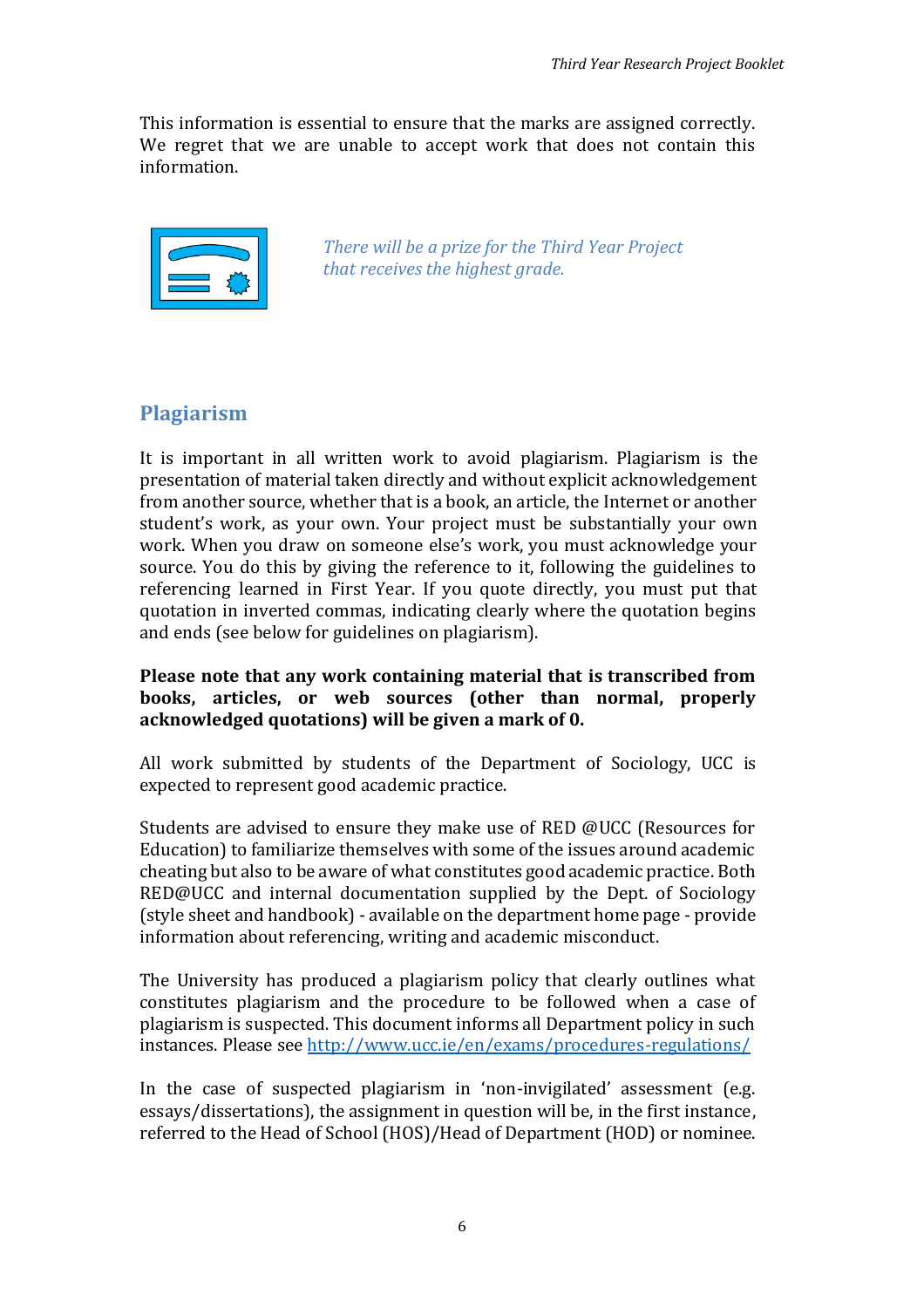If the HOS, HOD or nominee deems that there is a case to answer, the case can be either passed to the Exams and Records office, or a penalty can be applied locally. The penalties include:

- A reduction in mark
- Award of zero

If there is evidence of plagiarism (or other academic misconduct) the student will be given the opportunity to respond to the allegation via email or in person. If a meeting is held, students are entitled to have a witness (noncontributing) present.

If a penalty is applied locally, the student can choose to accept this penalty, or refer their case to the Exams and Records office (see the University Plagiarism Policy).

<span id="page-6-0"></span>As a means of ensuring good academic practice, the Dept. of Sociology reserves the right to use Turnitin software on any and all student submissions.

# **Late Submissions**

All module work must be submitted by the stated deadlines. These deadlines will be set by individual lecturers and are available in the department's booklet of module outlines or will be communicated directly to students in class.

Penalties will be applied to late work. These are:

- 3 days late a **5%** deduction will be made from the assigned mark.
- 4 -7 days late a **10%** deduction will be made from the assigned mark.
- 8-14 days late a **20%** deduction will be made from the assigned mark.

**Example**: If a piece of work is given a mark of 60% by the lecturer and the work is 1- 3 days late, the mark recorded for examination purposes will be 57%. If the work is 4 - 7 days late, the recorded mark will be 54, and if 8 -14 days late, it will be 48.

### **We regret that we cannot accept work that is submitted 14 days or more after the submission deadline**.

## <span id="page-6-1"></span>**Resources:**

The Sociology Resource Centre has a wide range of material that may be of use as you draft your literature review and methodology chapters. The **Resource Centre** is **ONLINE** this College Year 2021-22, email *p.meaney@ucc.ie* with request for readings.